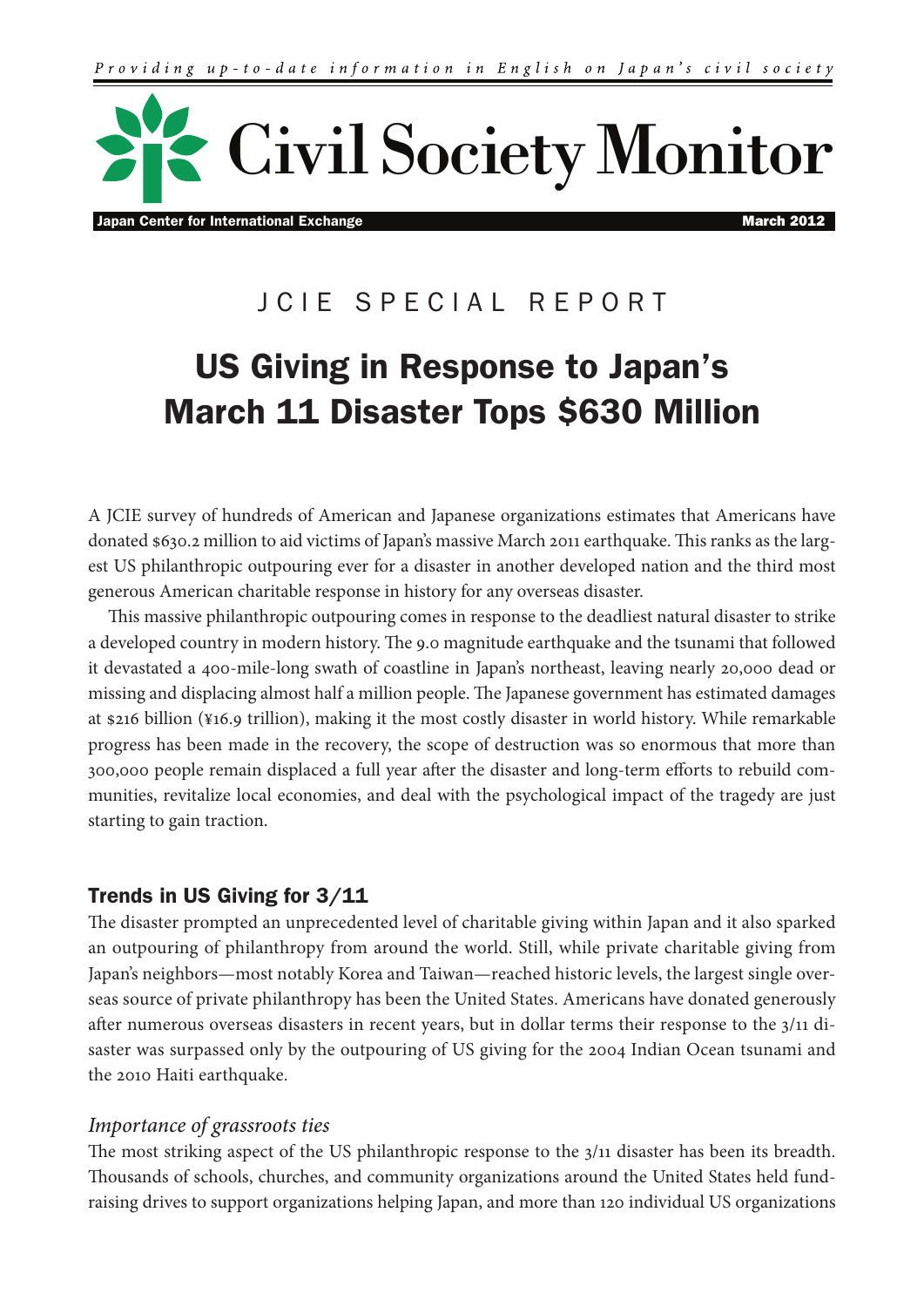acted as intermediaries to channel funds to Japanese recipients on the ground. Forty of these groups raised more than \$1 million each in donations, and a dozen surpassed \$5 million.

Strong people-to-people ties at the grassroots level clearly played an important role in mobilizing Americans. More than 60 organizations dedicated to different aspects of US-Japan exchange raised funds for Japan, collecting a total of \$48 million. These include Japan-America Societies around the country, which raised more than \$24 million combined, sister city organizations in 44 cities and towns, which gathered \$1.7 million for their Japanese counterparts, and American alumni of the Japan Exchange and Teaching Program (the JET Program, which brings young college graduates to teach in the Japanese school system), who raised more than \$300,000.

#### *Role of the US-Japan business community*

Many US businesses have subsidiaries, clients, or suppliers in Japan, and these ties also appeared to have played a decisive role in the robust response of the American business community. Hundreds of US corporations made large donations to organizations providing aid to Japan, and nearly 50 have pledged at least \$1 million. In many instances, corporate donations were supplemented by fundraising initiatives spearheaded by employees, ranging from bake sales and charity sporting events to creative campaigns such as one at the US subsidiary of a Japanese bank that gave employees special permission to wear casual attire in the workplace in exchange for small donations.

#### *Contributions from international development and relief agencies*

Notably, Japan is a rich country that has traditionally been a donor for international relief activities, not a recipient. However, the bulk of US funds for the disaster—almost 70 percent—has been channeled through international development and relief agencies that are accustomed to responding to disasters in developing countries. In this case, the magnitude of the disaster was so immense that it was clear that outside assistance was needed in Japan. This was especially true for its nonprofit sector, which is relatively small by international standards and has limited capacity.

For many of the international development and relief organizations fundraising for Japan, established ties with Japanese partners made a big difference, both in motivating them to raise funds and in ensuring that those funds could be channeled to trustworthy and effective Japanese organizations on the ground. Six of the 10 international development and relief agencies that raised the most for Japan had partner organizations that they had previously worked with in the country. This familiarity seems to have helped them overcome some of the challenges that donors have faced in identifying effective projects that take into account the societal context, the fluid situation on the ground, and the need to avoid overlap with national and local government initiatives.

|    | Largest US Fundraising Campaigns     |               |
|----|--------------------------------------|---------------|
|    | for the 3/11 Response*               |               |
| 1  | American Red Cross                   | \$312,000,000 |
| 2  | Save the Children                    | \$26,200,000  |
| 3  | World Vision                         | \$14,000,000  |
| 4  | Mercy Corps                          | \$13,800,000  |
| 5  | Latter-day Saint Charities           | \$13,000,000  |
| 6  | Japan Society of New York            | \$12,500,000  |
| 7  | United Methodist Committee on Relief | \$12,100,000  |
| 8  | <b>Salvation Army</b>                | \$9,600,000   |
| 9  | AmeriCares                           | \$8,500,000   |
| 10 | GlobalGiving                         | \$8,400,000   |

\*US portion of total funds raised worldwide as of March 2012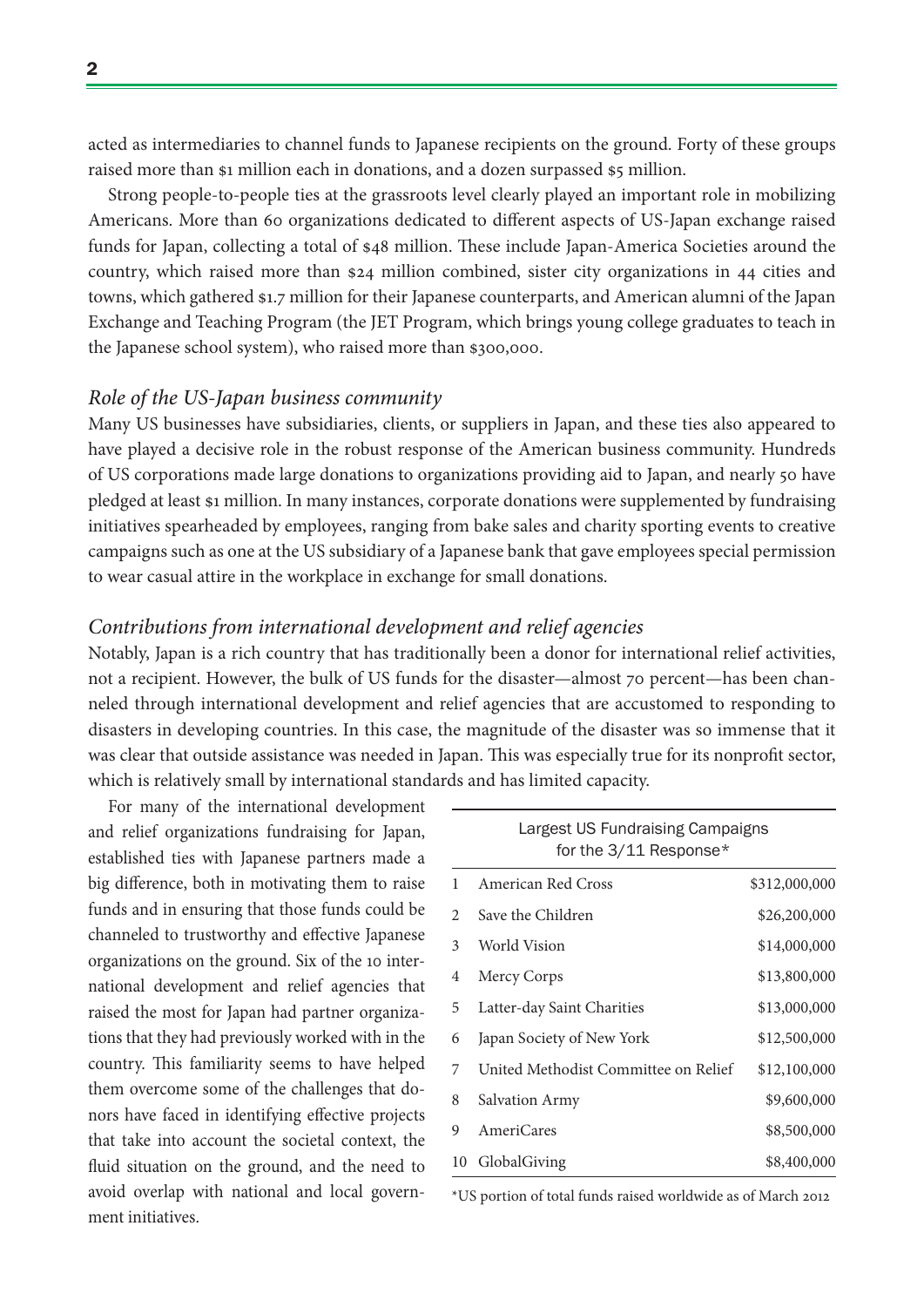#### Impact of US funding

Japanese nonprofits have played an unprecedented role in the current disaster response, reacting nimbly to provide emergency relief during the initial stages and supporting the recovery by carrying out a wide range of activities at the community level—PTSD and mental health counseling, after-school tutoring, and economic revitalization initiatives, to name a few—that the local and national governments have lacked the capacity to undertake. However, at the start it was unclear how large of a role the nonprofit sector could play since it remains underdeveloped in comparison with what is commonplace in other advanced nations. In large part, this is due to the weak state of Japan's domestic philanthropy.

This left an important gap that American funding has helped to fill. After the disaster, donations poured in from around Japan, as well as from overseas, but most went to governmental entities or the traditional funds (*gienkin*) that provide cash payments to survivors. Only a small portion of these donations went to support the activities of nonprofit organizations responding to the disaster.

However, almost 85 percent of US charitable contributions—altogether \$532 million—has been allocated for nonprofit activities in Japan. The full amount contributed by domestic donors in Japan as well as by other overseas donors is still unclear, but roughly \$1.4 billion (¥110 billion) has been donated to support the country's major nonprofit initiatives on disaster relief and recovery. American donations for the nonprofit response are equivalent to more than one-third of this total, an amount that has significantly expanded the ability of the nonprofit sector to contribute to relief and recovery efforts. Through their focus on supporting nonprofit organizations, it is clear that American donors have had an outsized impact on the 3/11 response, while potentially helping to lay the foundation for a stronger and more vibrant Japanese nonprofit sector.



#### Survey methodology

In January–February 2012, JCIE staff in New York and Tokyo gathered information from more than 750 American and Japanese organizations—252 US nongovernmental organizations, 450 US corporate donors, and 51 of Japan's leading nonprofit organizations—via telephone, email, and online research to come up with an aggregate tally for US giving for the 3/11 disaster.

The estimate of US giving includes corporate donations, foundation giving, and individual donations through USbased organizations. It counts funds that are disbursed or committed to Japan, and it excludes contributions from governmental agencies. Special attention was paid to minimizing the potential for doublecounting donations that passed through more than one organization in the United States. Two of Japan's largest nonprofit organization, the Japanese Red Cross and the Central Community Chest of Japan, operate large *gienkin* funds that make cash payments to survivors. Contributions to these funds are not counted as "support for nonprofit activities," however contributions to the Japanese Red Cross for its separate long-term recovery initiative, which is more typical of a nonprofit initiative, and to the Community Chest for its grantmaking to nonprofits are included.

The estimate of total giving for the activities of major nonprofit organizations in Japan involved in the 3/11 response is the sum of a) funds raised by the 30 major Japanese and foreign nonprofit organizations working on the 3/11 response, including all that collected at least ¥80 million (\$1 million); b) total contributions to Japanese grantmaking funds (those that have raised over ¥50 million, or \$625,000) that have been created to support nonprofits responding to the disaster; c) Japanese corporate giving (including funds from industry associations and those collected by companies from employee and consumer initiatives) to nonprofit organizations, as estimated by Keidanren